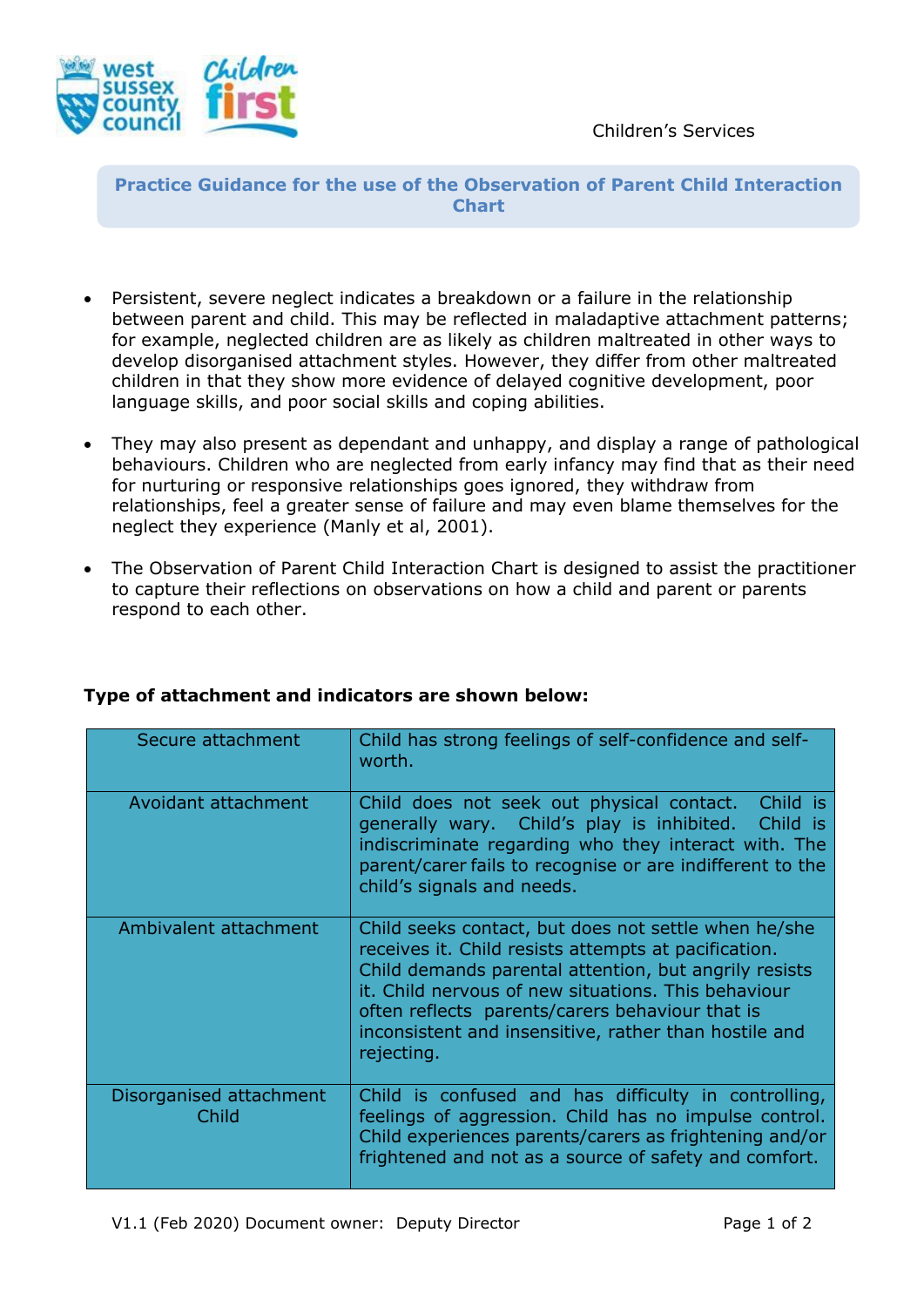



## **When to use the Chart.**

The tool is mandatory for all children who are open to Children's Services, where there are concerns about neglect. Here are some examples of when to use the Observation of Parent Child Interaction Chart:

- To inform the Child and Family Assessment.
- To inform a reassessment.
- To inform an Initial Child Protection Case Conference report or Review Conference report.
- In supervised contact.
- To inform a comprehensive parenting assessment
- In an assessment of wider family as potential alternative carers.

| <b>Review / Contacts / References</b>  |                                      |
|----------------------------------------|--------------------------------------|
| Document title:                        | Practice Guidance for the use of the |
|                                        | Observation of Parent Child          |
|                                        | <b>Interaction Chart</b>             |
| Date approved:                         | February 2020                        |
| Approving body:                        | <b>SLT</b>                           |
| Last review date:                      | February 2020                        |
| Revision history:                      | Version 1                            |
| Next review date:                      | February 2021                        |
| Related internal policies, procedures, | <b>Neglect Strategy</b>              |
| quidance:                              |                                      |
| Document owner:                        | Deputy Director                      |
| Lead contact / author:                 | Independent Safeguarding Consultant  |